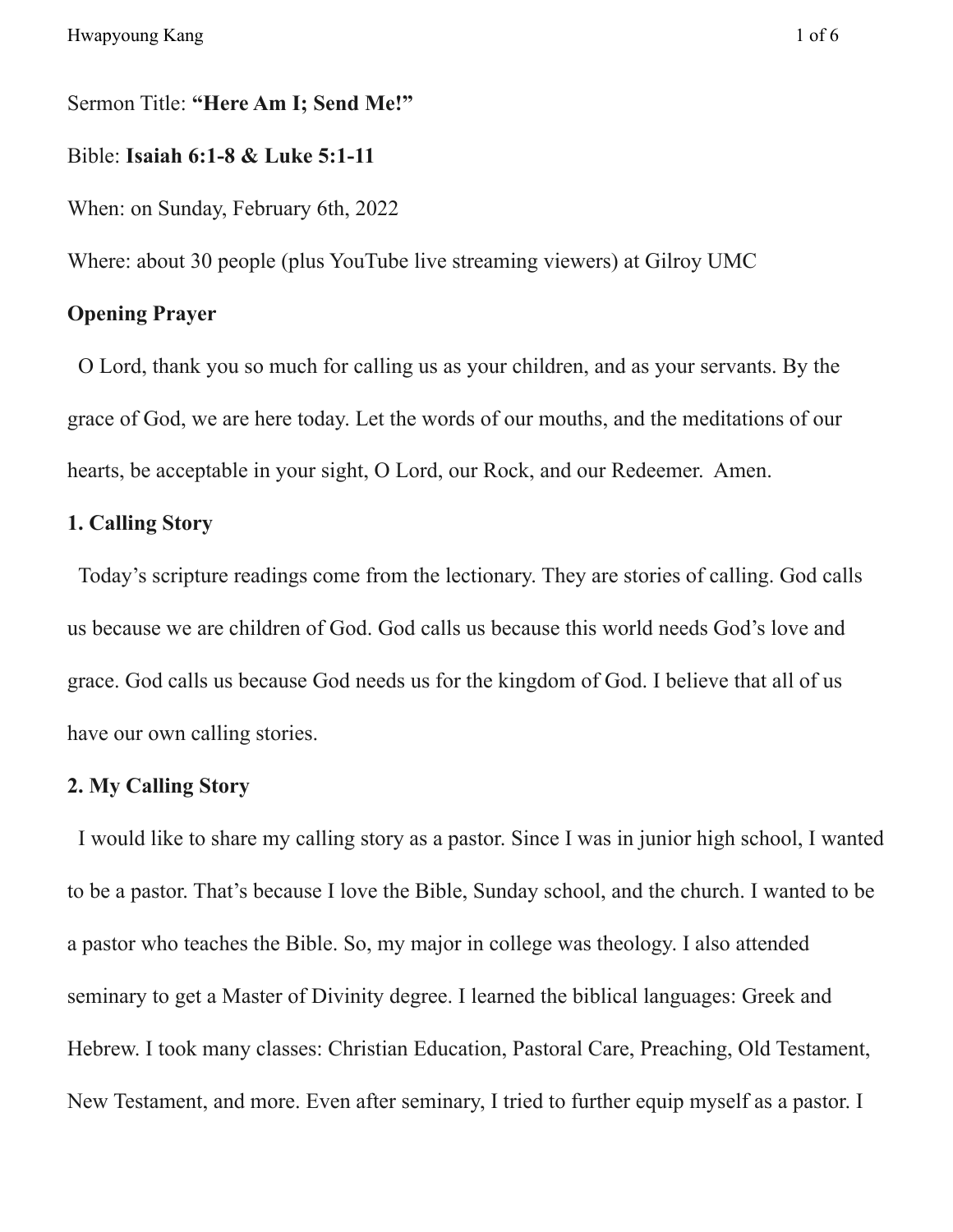took church finance and administration classes, which were not taught at seminary. During the ordination process, my calling was testified to through many interviews and many reports that I submitted. I also discerned my calling as a pastor: What made me want to be a pastor? Can I be an effective pastor? But I never thought that I would become a pastor in the United States.

## **3. My Weaknesses**

How many pastors have you met in your faith journey? Even though I became an ordained pastor in the United Methodist Church, I need to confess that this education and a long time of discernment do not make me the best pastor. Maybe, I can be one of the good pastors. But I am not the best pastor. I have a lot of weaknesses. I wish to have 48 hours a day. What I mean is that because I serve two churches, sometimes I cannot serve this church fully. If I had 48 hours a day, I might be able to know and serve you better and better. I wish I could become an extrovert. I am an introvert. So I need some time for myself. If I were an extrovert, I could spend more time with you. What if I had musical talent? What if I had a beautiful voice or played some instruments? Then, I might be able to serve you and the church more. What if I were a native speaker? Or what if I have a language talent? I learned that my tongue is very stubborn, even with all the practicing I do. I have an accent, and I cannot be free from relying on my sermon scripts. If my English were fluent, I could preach without a script, and be more fully engaged with you during this message.

#### **4. By the Grace of God**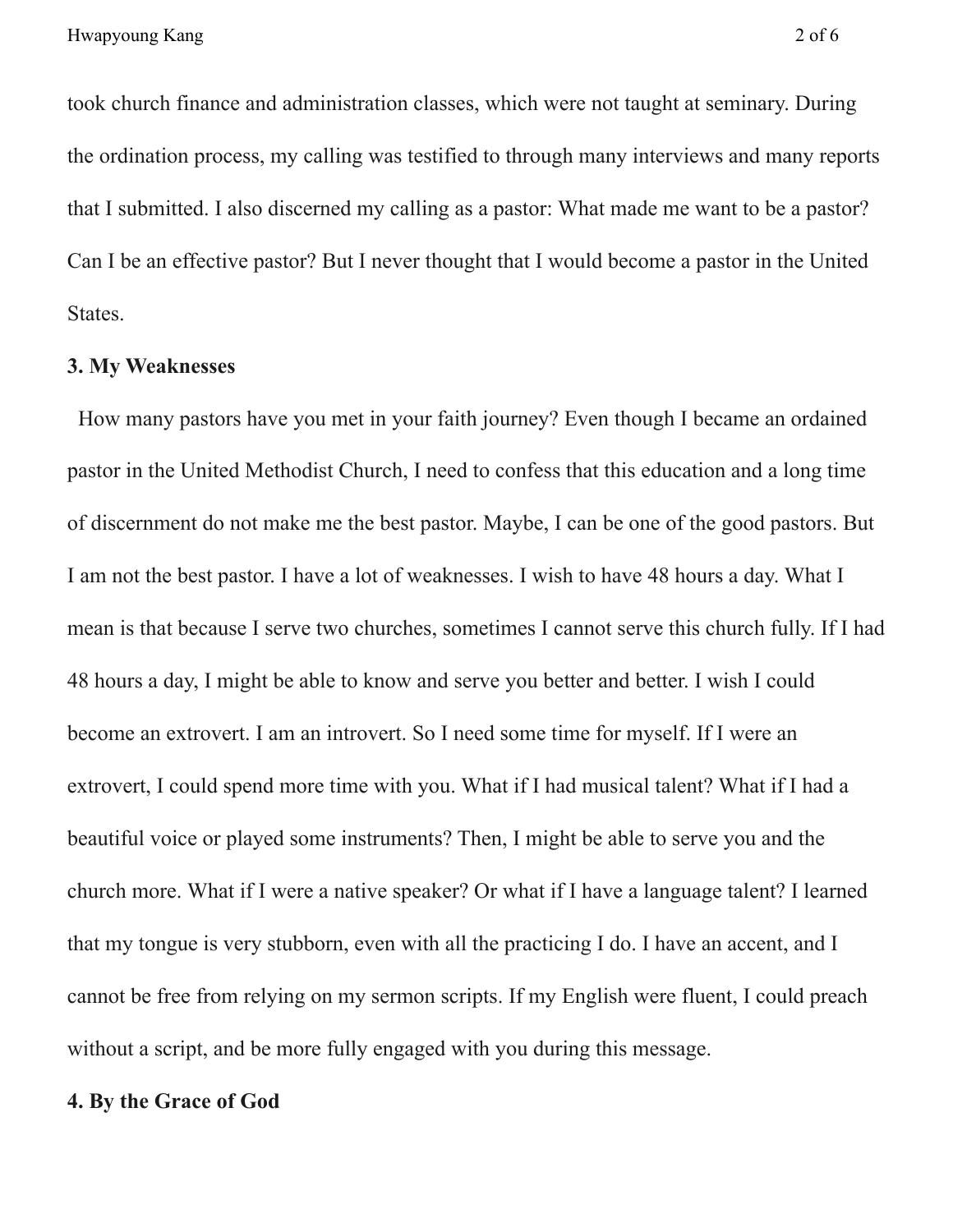To be a pastor, I pursued an education, earned a Master of Divinity degree, and I was ordained. But, I know that these do not guarantee me to be the best pastor. There are many challenges and reasons why I cannot be the best pastor. But, when I was called, after a long time of prayers and consideration, my answer was yes. That's because it is not I, but God who calls me. There might be a lot of reasons why we can be effective servants of God. There might be a lot of reasons why we cannot be effective servants of God. Beyond a lot of reasons, I decide to rely on the grace of God, who calls us. I am okay, not to be the best pastor. Please do not misunderstand this. I will do my best to serve you as a better pastor day by day. Who could have imagined that this Pandemic would happen? I had not been equipped for this. But, during COVID-19, I took some workshops about online and hybrid worship, and even metaverse ministries. I know that I am not the best pastor due to my weaknesses. But by the grace of God, I can be who I am and what I am, and I can serve you and this church as your pastor.

### **5. Our Outgoing Leaders and New Leaders**

What is your calling story? When God was calling you, what was your answer? In the United Methodist Church, God is calling all of us as disciples of Jesus Christ. Our mission is to make disciples of Jesus Christ for the transformation of the world. In particular, we elect lay leaders to serve this church. God calls not only pastors, but also our lay leaders. When they are called, they answer "Here am I; send me!" I hope for us to have a time to recognize our lay leaders, those who are outgoing and those who are new.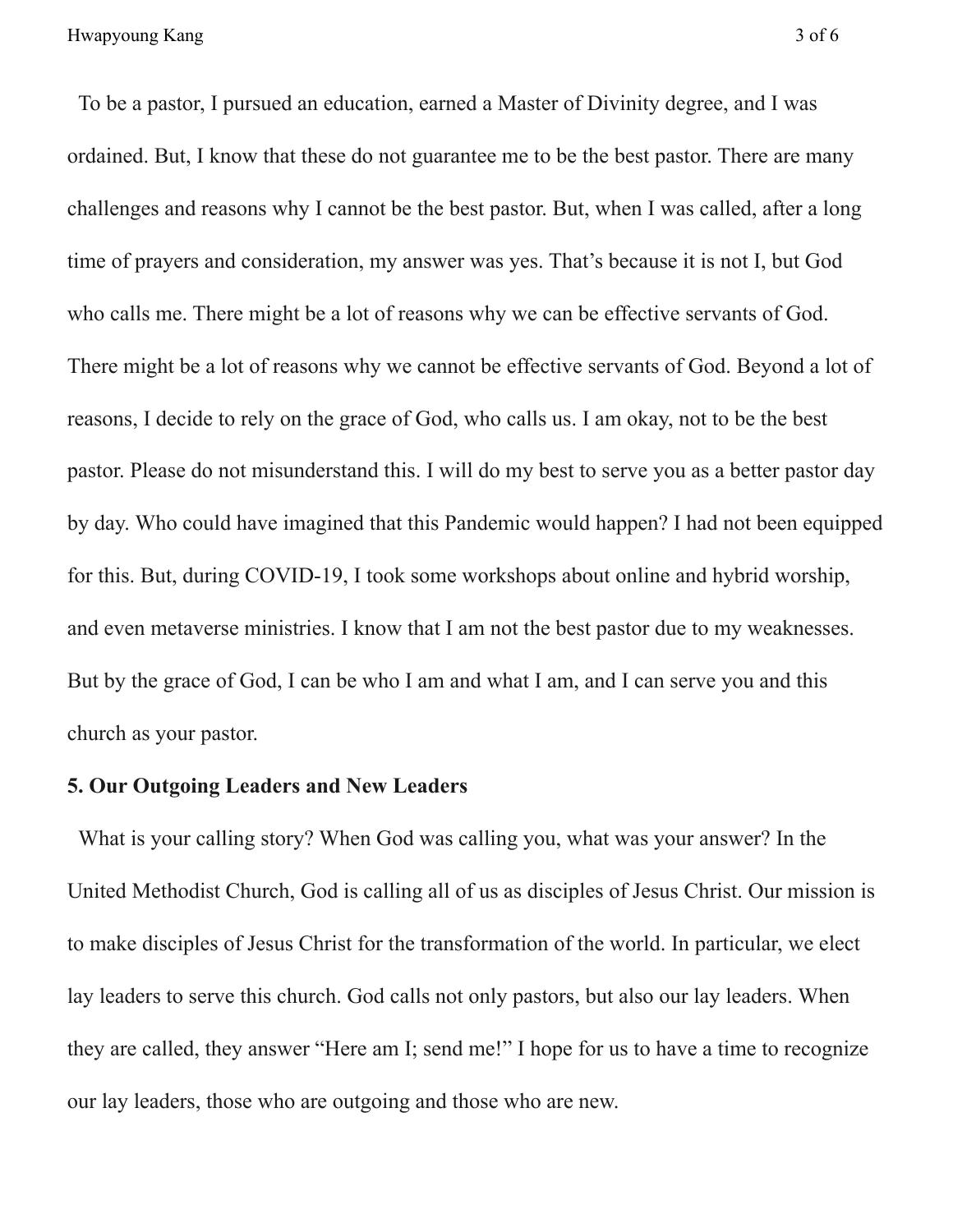Hwapyoung Kang 4 of 6

## **Outgoing Leaders**

- Sonya Newton (Finance Consultant)
- Darroll Newton (Finance Consultant)
- Pat Freitas (Alternative Lay Member to the Conference)

# **Prayers for Outgoing Leaders**

For our outgoing leaders, I prepared certificates of appreciation for their committed and dedicated service.

Let us pray. (edited from UM Book of Worship, p. 599)

Eternal God, whose steadfast love for us is from everlasting to everlasting,

We give you thanks for cherished memories, especially, our outgoing leaders' committed and

dedicated services for this church and commend one another into your care as we move in

new directions.

Keep us one in your love forever, through Jesus Christ our Lord. Amen.

# **New Leaders**

- Roy Keeney (Vice Chair of Trustees)
- Val Kelly (Alternative Lay Member to the Conference)
- Jo Matheny (Financial Secretary)
- Kat Teraji (Treasurer)
- All of our Lay Leaders.

# **Prayers for New Leaders** (edited from UM Book of Worship, p. 599)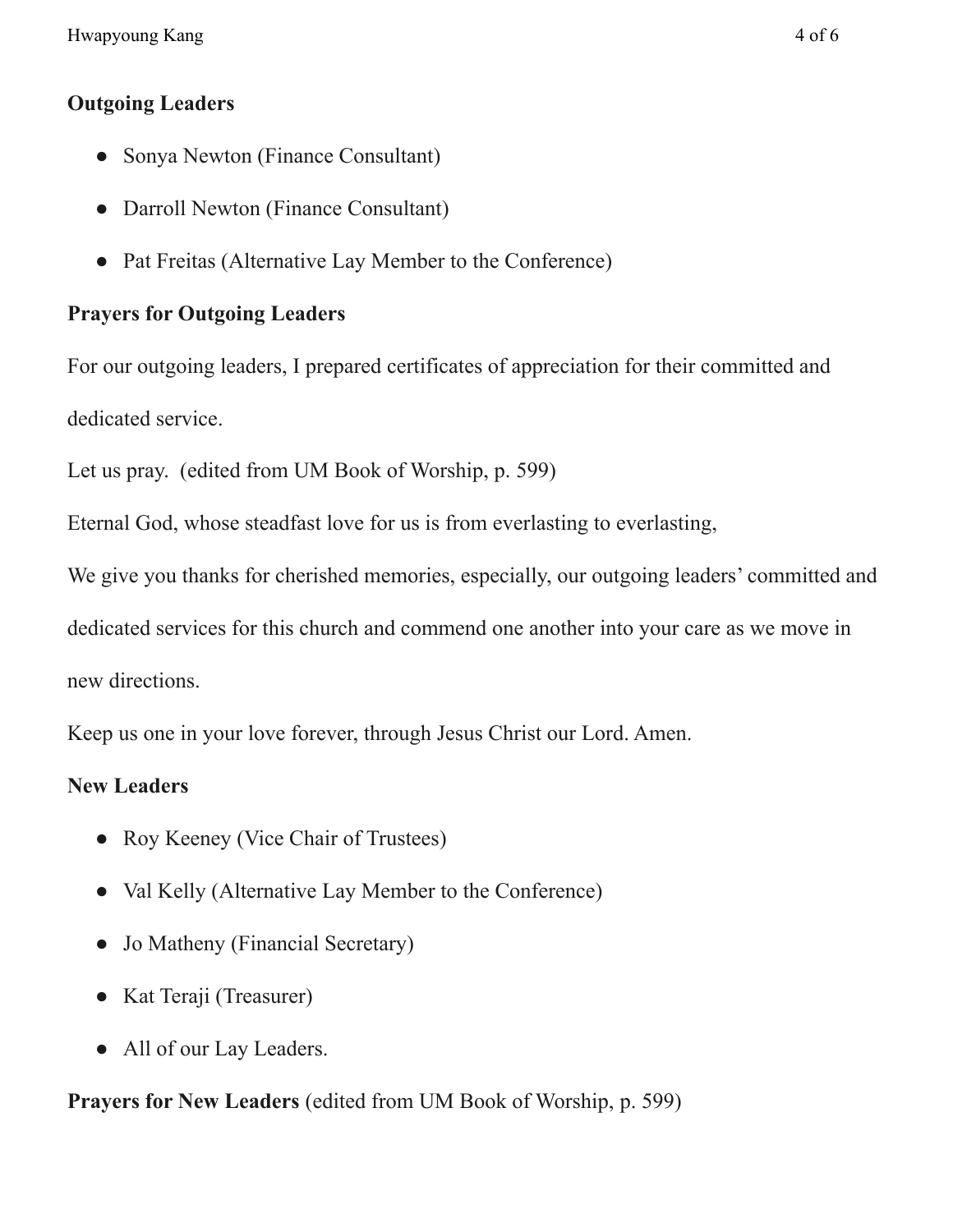(To Lay Leaders)

Our Lay Leaders, you have been called by God and chosen by the people of God

For leadership in the church.

This ministry is a blessing and a serious responsibility.

It recognizes your special gifts

and calls you to work among us and for us.

In love we thank you for accepting your obligation

and challenge you to offer your best

to the Lord, to this people, and to our ministry in the world.

Live a life in Christ

and make him known in your witness and your work.

Our Lay Leaders, if you are able, can you stand?

Our congregation, can you extend your hands toward our Lay Leaders? Let us pray.

Almighty God, pour out your blessings upon these your servants

who have been given particular ministries in your church. Grant them grace to give themselves wholeheartedly in your service. Keep before them the example of our Lord,

who did not think first of himself, but gave himself for us all. Let them share his ministry and consecration,